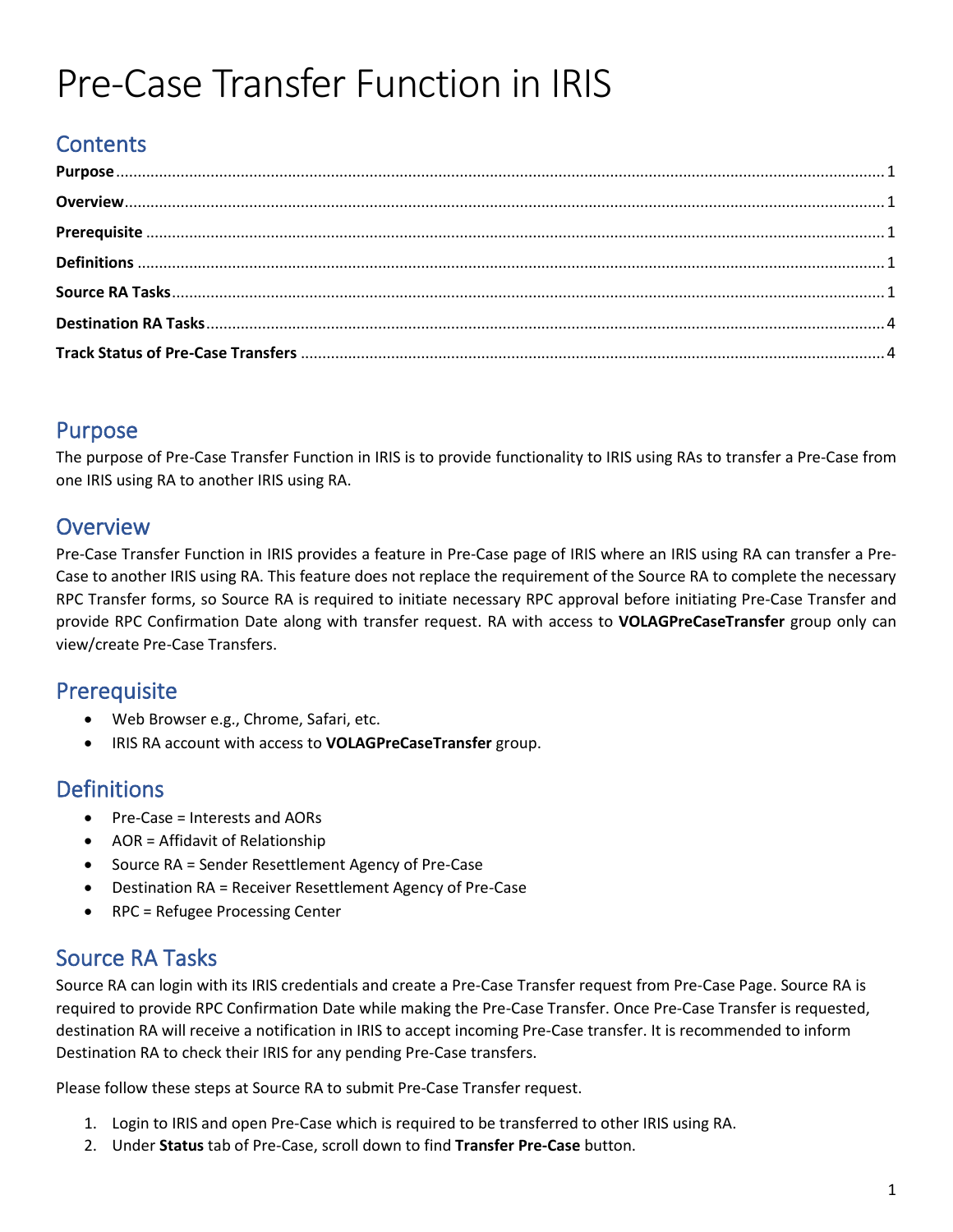- 3. On next page, enter Destinantion RA and Affiliate to which Pre-Case will be transferred along with RPC Confirmation Date and Transfer Reason.
- 4. After filling details in transfer form, click **Transfer** button and your Pre-Case Transfer request will be created.
- 5. You can track status of Pre-Case Transfers from **Pre-Case Transfer Console**.

| <b>IRIS Pre-Case ID:</b>                                      | COLIRS01-Feb162022-GONZ- | Status:               |                             | Pendina           |  |
|---------------------------------------------------------------|--------------------------|-----------------------|-----------------------------|-------------------|--|
| Case Number(s):                                               |                          |                       | <b>Last Submitted Date:</b> |                   |  |
| <b>OCH Name:</b>                                              | <b>PATRICK STANLEY</b>   | <b>AOR Type:</b>      |                             | <b>CAM</b>        |  |
| <b>QCH Nationality:</b>                                       | Guatemala                | <b>AOR Case Size:</b> |                             |                   |  |
| <b>QCH Current Country:</b>                                   | Guatemala                | Affiliate:            |                             | <b>CO-Denver</b>  |  |
| <b>Qualifying Parent Name:</b>                                | ANNIE GONZALEZ           |                       |                             |                   |  |
| <b>Qualifying Parent</b>                                      | Qualifying Children      | <b>Relatives</b>      | Additions / Explanations    | <b>Signatures</b> |  |
| Pre-Case Notes                                                | Documents                | <b>Stages</b>         | <b>Status</b>               |                   |  |
| <b>AOR Status</b>                                             |                          |                       |                             |                   |  |
| This Affidavit of Relationship's status is currently Pending. |                          |                       |                             |                   |  |

 $\heartsuit$ 

**Amended Date:** 

□ Add Instruction pages Print CAM AOR Report

- $\bigcirc$  Accept
- Corrections Needed
- O Reverse Amended AOR
- O I would like to transfer this AOR to another affiliate
- OI would like to close this Affidavit of Relationship

**Transfer Pre-Case**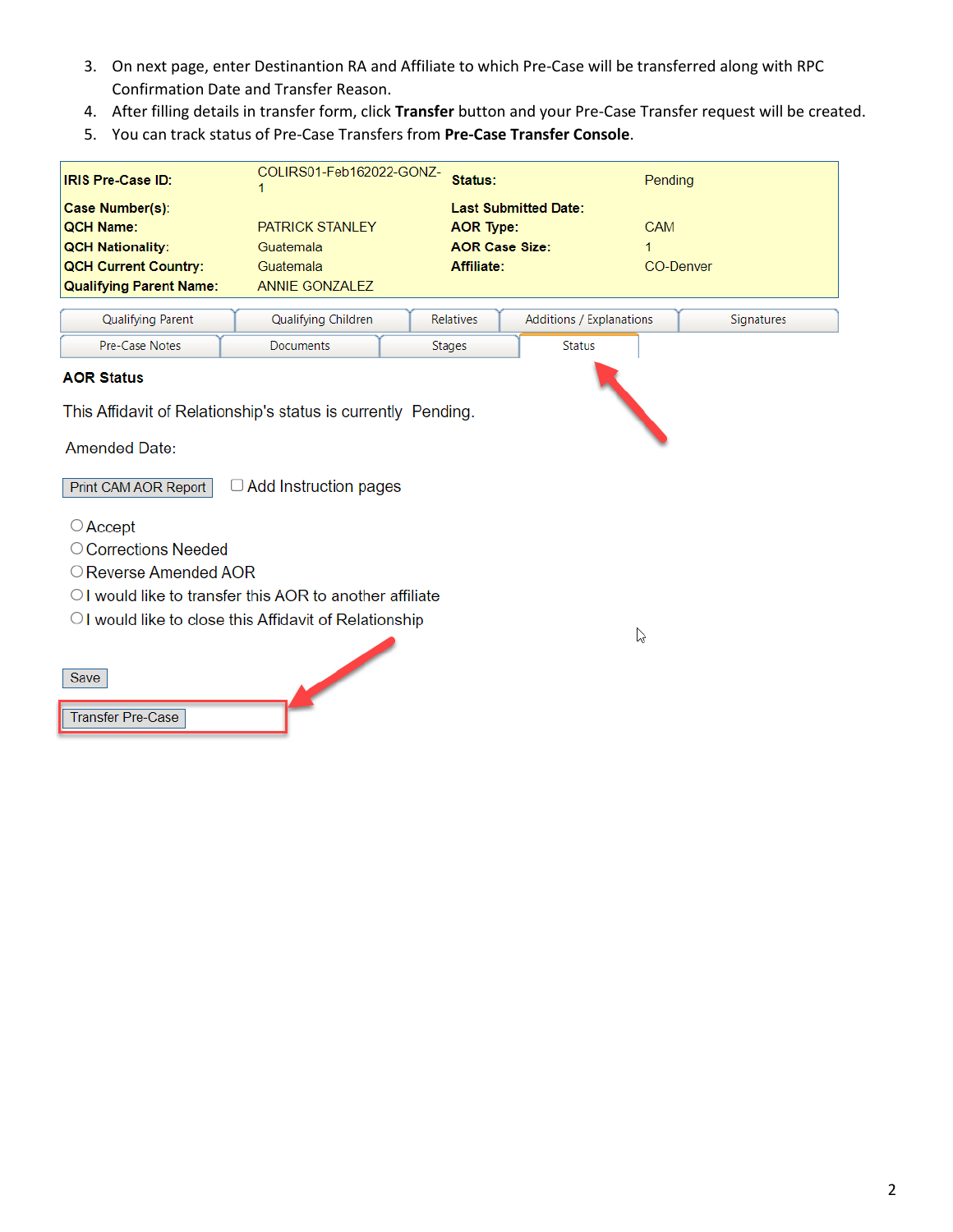| Pre-Case Notes                  | <b>Documents</b>    | <b>Stages</b> | <b>Status</b> |
|---------------------------------|---------------------|---------------|---------------|
| <b>Pre-Case Transfer</b>        |                     |               |               |
|                                 |                     |               |               |
| <b>Source RA:</b>               | <b>LIRS</b>         |               |               |
| Destination IRIS RA: *          | <b>HIAS</b>         |               |               |
| <b>Destination Affiliate: *</b> | CA-Los Gatos        |               |               |
| Pre-Case Type:                  | <b>AOR</b>          |               |               |
| Pre-Case ID:                    | 212670734-27Jun2017 |               |               |
| <b>RPC Confirmation Date: *</b> | 6/1/2022            |               |               |
| <b>Transfer Request Date:</b>   | 6/3/2022            |               |               |
|                                 | Testing             |               |               |
| <b>Transfer Reason: *</b>       |                     |               |               |
|                                 |                     |               | h             |
| Transfer<br>Cancel              |                     | じ             |               |

Note: Pre-Case transfer process does not replace the requirement of the Source RA to complete the necessary RPC transfer forms.

| <b>Pre-Case Transfer</b>         |                     |   |
|----------------------------------|---------------------|---|
| AOR has transfer request to HIAS |                     |   |
| <b>Source RA:</b>                | <b>LIRS</b>         |   |
| Destination IRIS RA: *           | <b>HIAS</b>         |   |
| <b>Destination Affiliate: *</b>  | <b>CA-Los Gatos</b> |   |
| Pre-Case Type:                   | AOR                 |   |
| Pre-Case ID:                     | 212670734-27Jun2017 |   |
| <b>RPC Confirmation Date: *</b>  | 6/1/2022            | 雦 |
| <b>Transfer Request Date:</b>    | 6/3/2022            |   |
|                                  | Testing             |   |
| <b>Transfer Reason: *</b>        |                     |   |
|                                  |                     |   |
| Transfer<br>Cancel               |                     |   |

**Note**: Pre-Case Transfer request in IRIS does not replace requirement for Source RA to complete necessary RPC Transfer forms. This feature only provides a mechanism to transfer a Pre-Case from one IRIS using RA to another IRIS using RA. All Source RA is required to complete RPC approval process for Pre-Case Transfer and provide RPC Confirmation Date while creating Pre-Case Transfer request.

h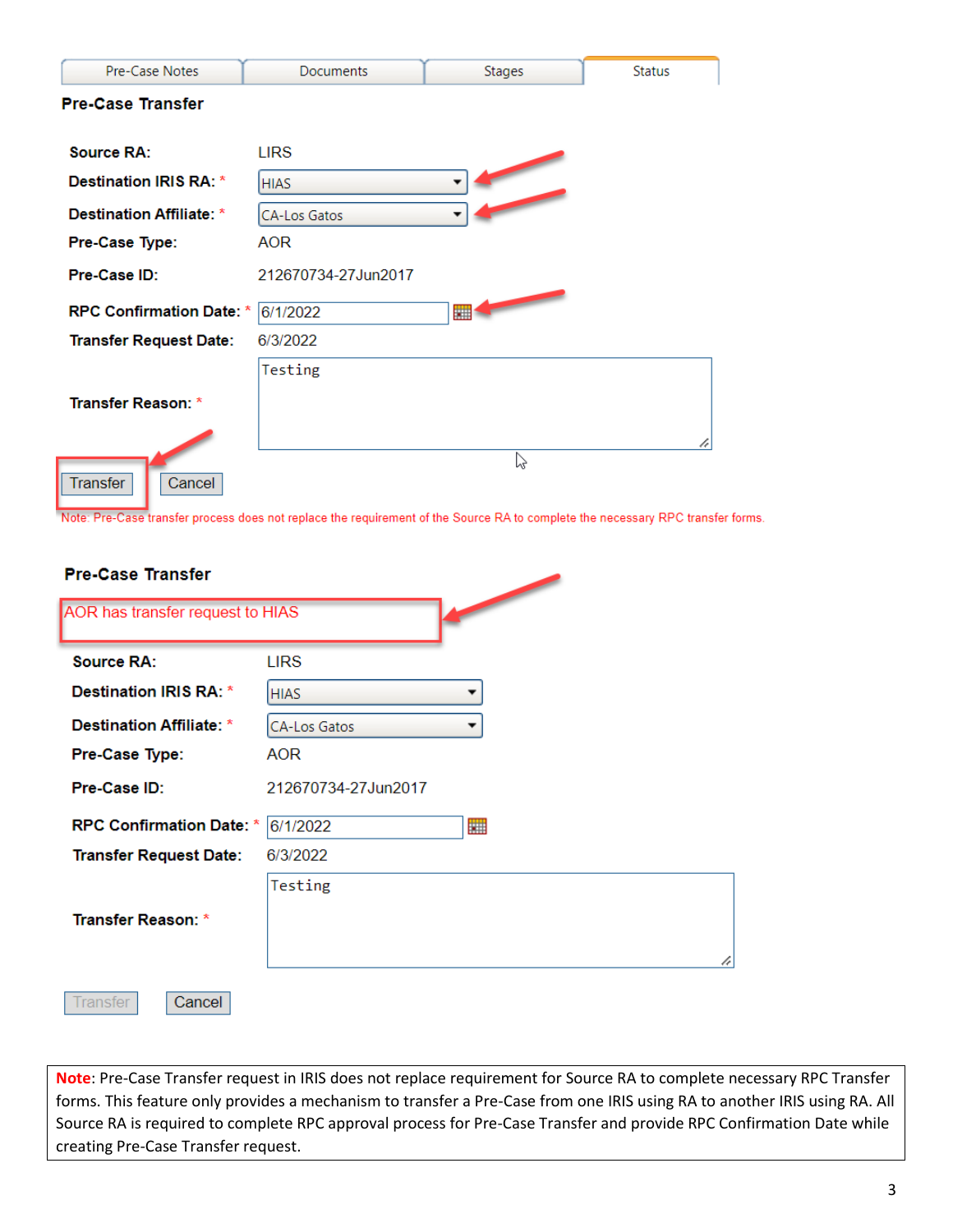## <span id="page-3-0"></span>Destination RA Tasks

Destination RA who will be receiving Pre-Case Transfer request can accept/Reject Pre-Case Transfer Request. Destination RA User is required to have permission to **VOLAGPreCaseTransfer** group for ability to view Pre-Case Transfer requests.

Please follow these steps at Destination RA to accept or reject an incoming Pre-Case Transfer request.

- 1. Login to IRIS and click "**New Pre-Case Transfer Requests**" under **Notifications** of Pre-Case Processing.
- 2. Click on notification and it will display list of Pre-Cases waiting for approval to be transferred in.
- 3. You can select one or many Pre-Cases at once and click **Accept** button to transfer all Pre-Cases in your organization. (Note: If you **Reject**, Pre-Cases will be sent back to Source RA).
- 4. For any help, please contact IRIS Support @ [iris-support@lirs.org.](iris-support@lirs.org)

| <b>Pre-Case Processing</b>                                                                         | <b>Notifications</b>                                                                                    |                                                                             |
|----------------------------------------------------------------------------------------------------|---------------------------------------------------------------------------------------------------------|-----------------------------------------------------------------------------|
| <b>Advanced Search</b><br>Submit AORs<br><b>IRIS RA Pre-Case Transfer Console</b>                  | <b>Pre-Case Processing</b>                                                                              | <b>R&amp;P Period Reports</b>                                               |
| <b>Case Management</b>                                                                             | <b>AORs Sent by Affiliate (8)</b><br>AORs Submitted to RPC/RSC (1)                                      | R&P Period Reports Due (30)<br>R&P Period Reports Submitted (37)            |
| <b>Advanced Search</b><br><b>Place Cases</b><br><b>Transfer a Case</b><br>Case Transfer Out Search | <b>NEW AOR Pre-Case Notes (7)</b><br><b>NEW Interest Pre-Case Notes (5)</b><br>Minor Aging/Aged Out (3) | R&P Period Reports OverDue (3)<br>R&P Period Reports Corrections Needed (2) |
| <b>Manage Travel</b><br><b>Reconcile Arrivals</b>                                                  | P3 Filing Deadline (4)<br>AOR Stages (122)<br><b>AOR Activities (3)</b>                                 | <b>Post-Arrival Minor Reports</b><br>Post Suitability Due/Overdue (56)      |
| <b>Travel Loan</b>                                                                                 | <b>AOR Activity Acknowledgement Incomplete</b><br>(108)                                                 | <b>Post Suitability Submitted</b>                                           |
| <b>Export Loan System Files</b>                                                                    | <b>NEW Pre-Case Transfer Requests (3)</b>                                                               | Post Suitability Corrections Needed (1)<br>90 Day Reports Due/Overdue (41)  |
| <b>R&amp;P Reporting</b>                                                                           |                                                                                                         | 90 Day Reports Submitted (1)<br>90 Day Reports Corrections Needed           |

#### There are 3 PreCase Transfer Requests

 $\vert \textbf{v} \vert$ 

Pre-Case Type: Select All

| <b>Select</b> | Pre-<br>Case<br>ID | <b>Date Filed</b> | Pre-Case<br><b>Status</b> | Pre-<br>Case<br><b>Type</b> | <b>Transfer</b><br><b>Request Date</b> | <b>Transfer Reason</b>                                                       | <b>Source RA</b><br>Email | <b>Transfer</b><br><b>Status</b> |
|---------------|--------------------|-------------------|---------------------------|-----------------------------|----------------------------------------|------------------------------------------------------------------------------|---------------------------|----------------------------------|
| ✓             | 76066              | 04/30/2015        | Received                  | Interest                    | 04/06/2022                             | RA to RA: Affiliate has<br>closed: need to assign<br>AOR to a new affiliate  | dbracken@wr.org           | Pending                          |
|               | 76175              | 05/08/2015        | Received                  | Interest                    | 04/06/2022                             | RA to RA: Affiliate has<br>closed; need to assign<br>AOR to a new affiliate  | dbracken@wr.org           | Pending                          |
|               | 78464              | 03/27/2017        | Submitted<br>to RSC       | Interest                    | 04/06/2022                             | RA to RA: Affiliate has<br>closed: need to assign<br>AOR to a new affiliate. | dbracken@wr.org           | Pendina                          |

Accept | Reject

### <span id="page-3-1"></span>Track Status of Pre-Case Transfers

**IRIS RA Pre-Case Transfer Console** is added to IRIS Dashboard which displays all Pre-Case Transfer requests made by your organization and can be used for tracking purpose. To access Pre-Case Transfer Console, please follow below steps:

1. From IRIS Dashboard, click IRIS RA Pre-Case Transfer Console.